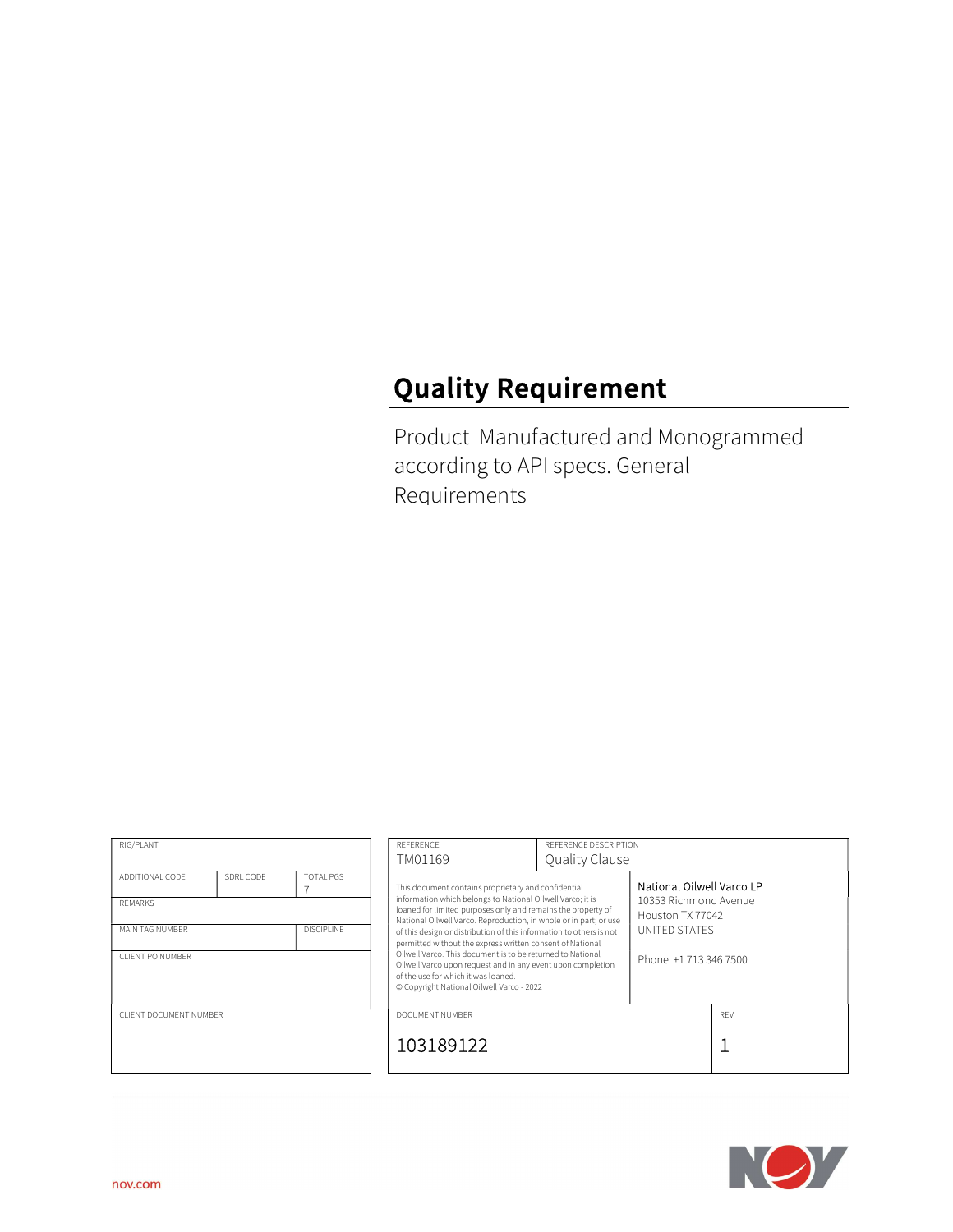| Document number | 103189122 |
|-----------------|-----------|
| Revision        |           |
| Page            | 2 of 7    |

# REVISION HISTORY

|     | 9-Jun-2022  | Approved for Use        | LUMO        | MOG            | <b>HAH</b>      |
|-----|-------------|-------------------------|-------------|----------------|-----------------|
|     | 22-Sep-2021 | Approved for Use        | <b>LUMO</b> | MOG            | <b>HAH</b>      |
| Rev | Date        | <b>Reason for issue</b> | Prepared    | <b>Checked</b> | <b>Approved</b> |

# CHANGE DESCRIPTION

| <b>Revision</b> | <b>Change description</b> |
|-----------------|---------------------------|
|-----------------|---------------------------|

1 Revision to update system metadata

- No content change
- 0 first Release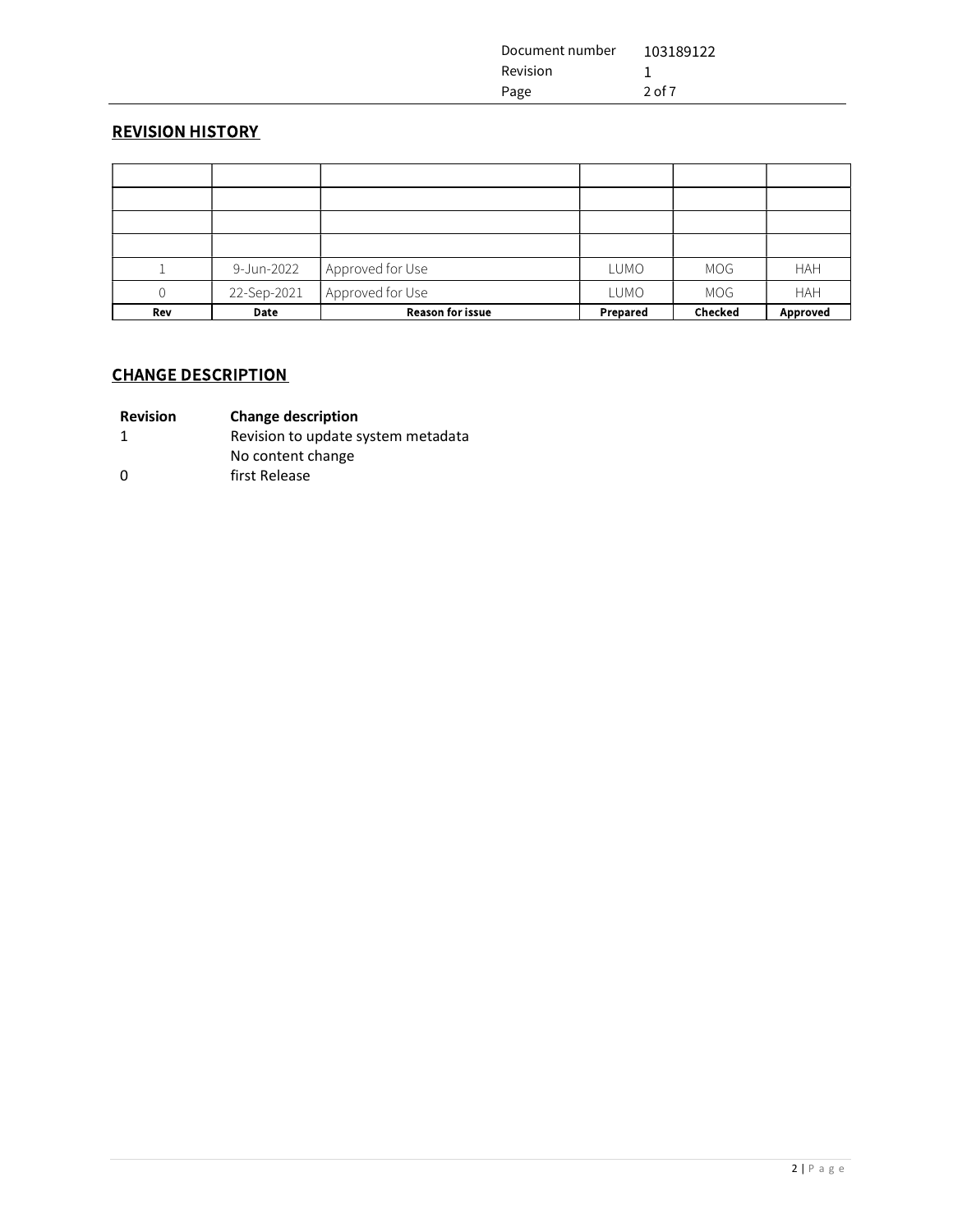| 103189122<br>Document number<br>Revision |  |
|------------------------------------------|--|
| $3$ of $7$<br>Page                       |  |

# **TABLE OF CONTENTS**

| 1              |     |  |
|----------------|-----|--|
| $\overline{2}$ |     |  |
| 3              |     |  |
| 4              |     |  |
| 5              |     |  |
|                | 5.1 |  |
|                | 5.2 |  |
|                | 5.3 |  |
| 6              |     |  |
|                | 6.1 |  |
|                | 6.2 |  |
|                | 6.3 |  |
|                | 6.4 |  |
|                | 6.5 |  |
|                | 6.6 |  |
|                |     |  |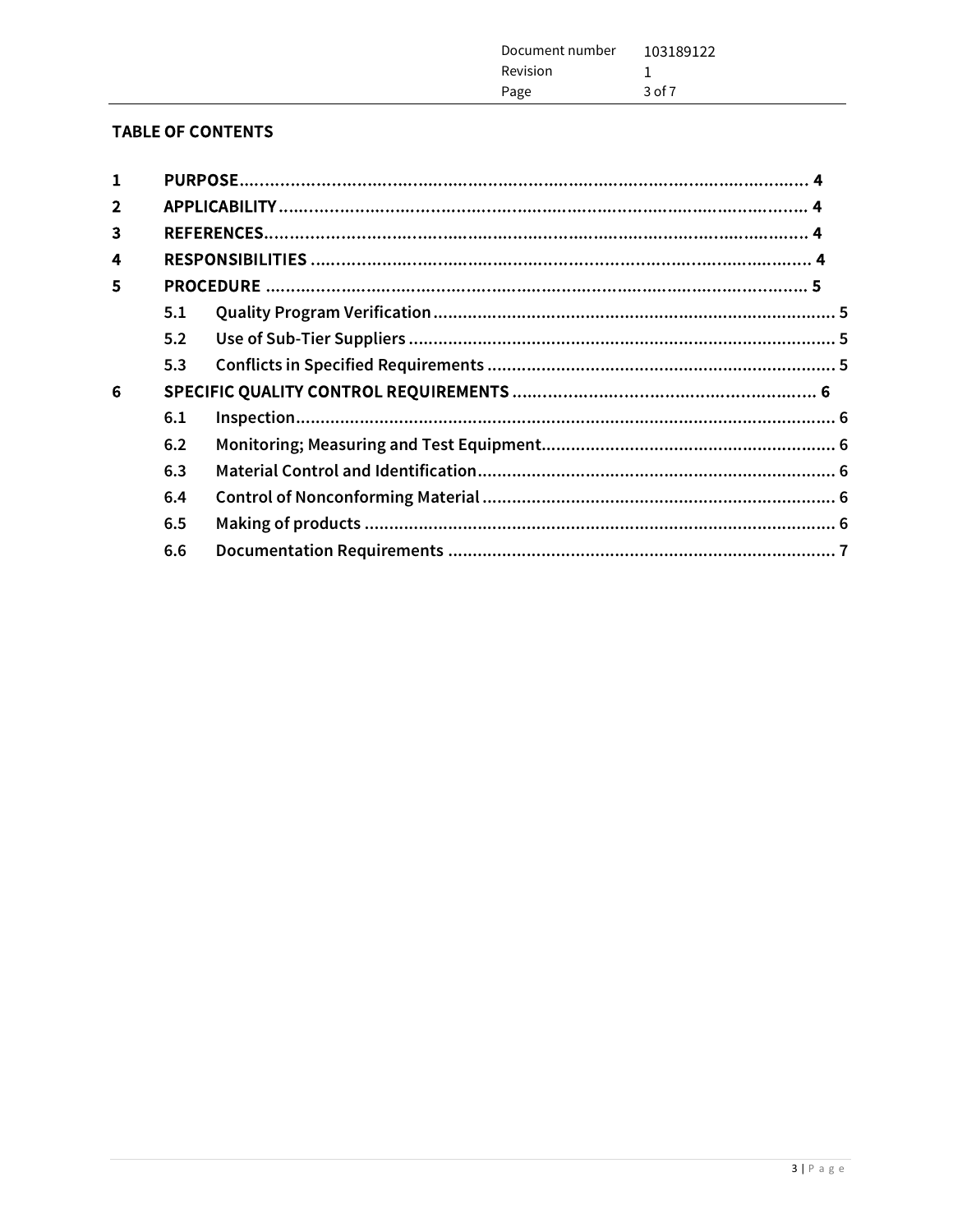| Document number 103189122 |        |
|---------------------------|--------|
| Revision                  |        |
| Page                      | 4 of 7 |

#### 1 PURPOSE

This specification defines the minimum quality requirements for suppliers providing turnkey product manufactured according to applicable API Product Specification to NOV Rig Technologies.

#### 2 APPLICABILITY

This specification is applicable to all suppliers of turnkey manufacturing services of NOV Rig Technologies (referred to as NOV for remainder of this document) designed products used by NOV to fulfil customer orders.

Turnkey manufacturing services includes the supplier sourcing the raw material, Non-Destructive Testing (NDT), Heat treatment, Welding, Machining, Pressure/Load Testing, and coatings as applicable per the NOV Approved Vendors List (AVL) in order to supply a 100% completed component or assembly to NOV in a ready to use condition that has been manufactured according to the applicable API Product Specification

#### 3 REFERENCES

| <b>API</b><br>Specification | <b>Document Title</b>                                                     |
|-----------------------------|---------------------------------------------------------------------------|
| Q1                          | <b>Quality Management Systems</b>                                         |
| 2C                          | <b>Offshore Pedestal mounted Cranes</b>                                   |
| 4F                          | Specification for Drilling and Well Servicing Structures                  |
| 6A                          | Specification for Wellhead and Christmas Tree Equipment                   |
| $7-1$                       | Specification for Rotary Drill Stem Elements                              |
| 7K                          | Drilling and Well Servicing Equipment                                     |
| 8C                          | Drilling and Production Hoisting Equipment                                |
| 16A                         | Specification for Drill-Through Equipment                                 |
| 16C                         | Choke and Kill Equipment                                                  |
| 16 <sub>D</sub>             | Specification for Control Systems for Drilling Well Control Equipment and |
|                             | <b>Control Systems for Diverter Equipment</b>                             |
| 16F                         | Specification for Marine Drilling Riser Equipment                         |
| 20E                         |                                                                           |

#### 4 RESPONSIBILITIES

The supplier shall ensure the requirements of this specification are fully implemented and compliant at all times. The supplier shall ensure that individuals with responsibilities, authorities and accountabilities associated with this specification are identified and communicated within the supplier's organization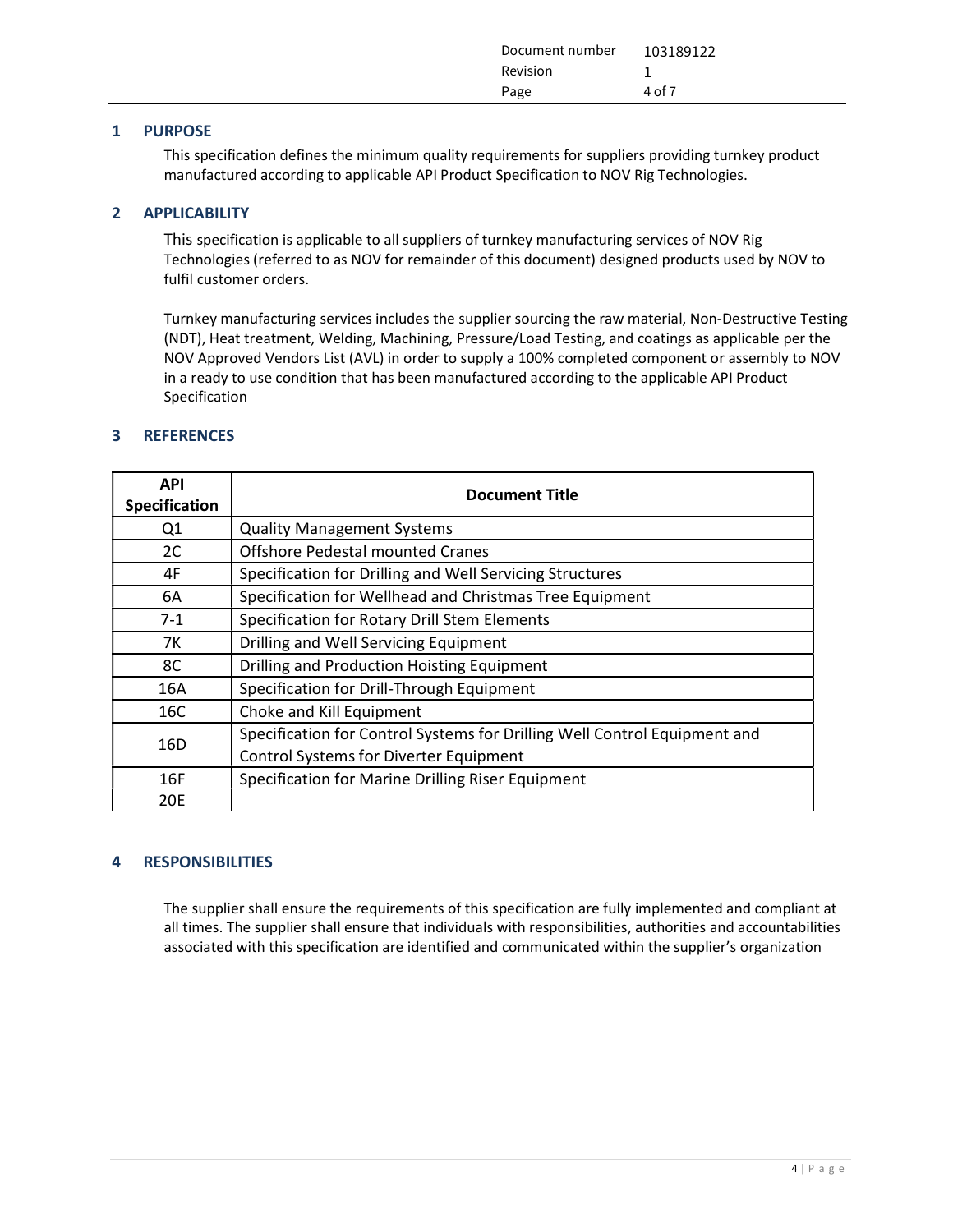| Document number | 103189122 |
|-----------------|-----------|
| Revision        |           |
| Page            | 5 of $7$  |

#### 5 PROCEDURE

#### 5.1 Quality Program Verification

The supplier's quality system shall be described in a written manual or procedure with revision control and identification

The quality system manual should be approved and supported by the supplier's management and cover the requirements of API Spec Q1

When the supplier is the holder of a current API License, or ISO 9001 Registration Certificate, a copy of the applicable certificate may be submitted to NOV Quality Assurance department in lieu of the quality system manual as objective evidence of quality system implementation

When a supplier is approved by NOV based on an API License, or ISO Registration Certificate, the supplier is required by this specification to invoke the provisions of the applicable API License, or ISO Registration to the work performed for NOV

All suppliers shall have Shop Routing/Job Traveler with the following information at minimum:

- NOV P/N and revision
- Part Description
- Drawing number and revision
- L/N, S/N or HT numbers
- Manufacturing steps broken down by operation sequence with enough operational data that the employee can make adequate decision on what drawings or programs to use for the manufacturing process applicable

#### 5.2 Use of Sub-Tier Suppliers

Sub-tier suppliers used to perform any manufacturing service (i.e. NDE, heat treating, welding, plating or coating operations) must meet the requirements for each type of service and shall be on the supplier Approved Vendors List (AVL). It shall euqally be controled in compliance with API Q1 requirements with the appropriate scope of supply at the time of services rendered

Sub-tier material distributors shall equally be in the Supplier AVL

#### 5.3 Conflicts in Specified Requirements

In cases where the purchase order disagrees with the referenced drawings or specifications, such differences must be discussed and resolved with NOV. The supplier shall initiate a Request for Information (RFI). Records of the results shall be maintained by the supplier.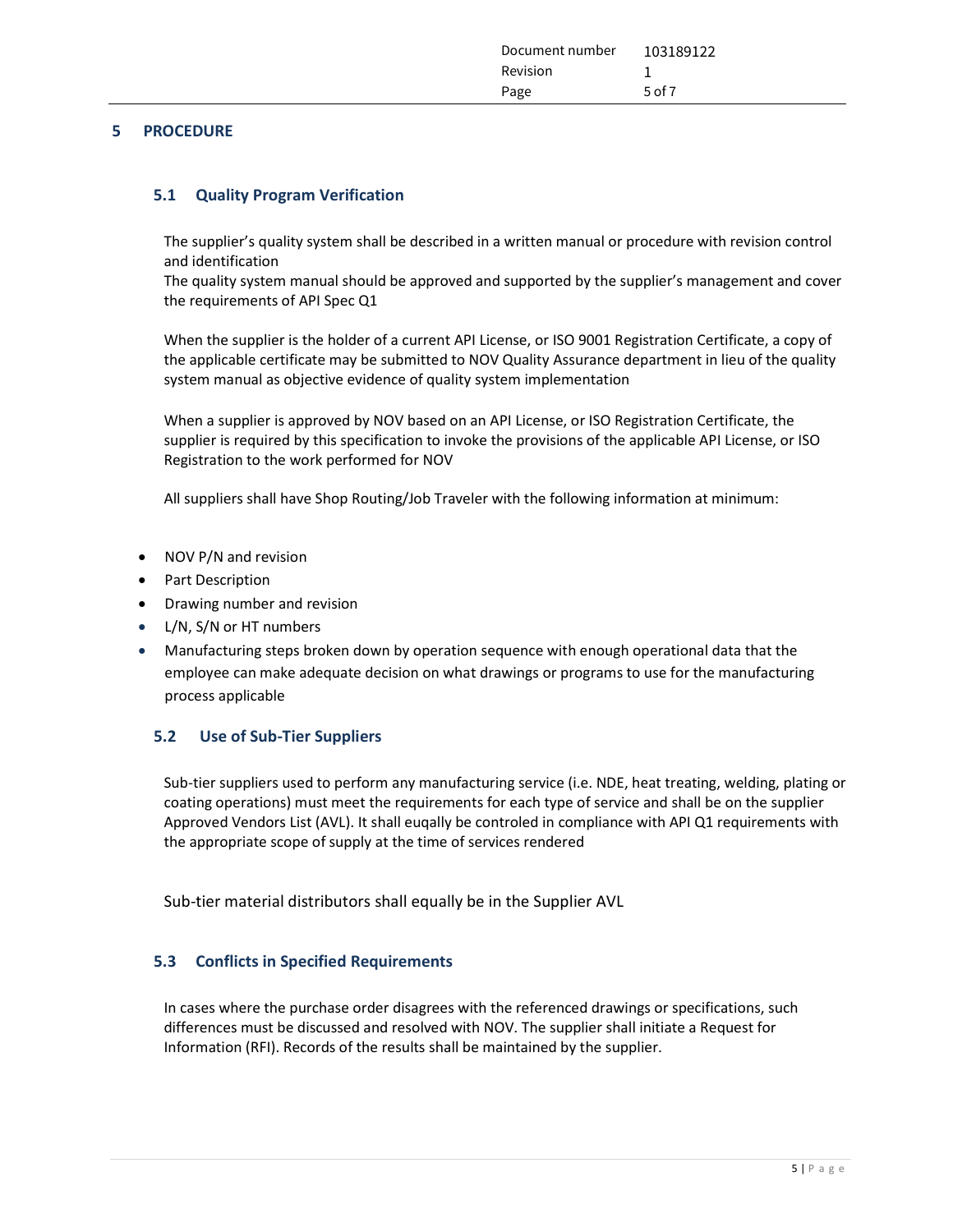#### 6 SPECIFIC QUALITY CONTROL REQUIREMENTS

#### 6.1 Inspection

The supplier shall be responsible for performing 100% inspection of all pieces with actuals recorded on an NOV supplied Inspection Process Form (IPF) or equivalent inspection record supplied by the supplier.

Serial number(s) of inspection equipment used shall be recorded on the inspection form. If using the NOV IPF, the serial number shall be recorded in the HCC# column

## 6.2 Monitoring; Measuring and Test Equipment

All Inspection, monitoring, measuring and testing equipment used at supplier's locations to inspect/test NOV product shall be calibrated and traceable to recognizable national or international standards.

The calibration system shall meet the requirements of ISO 10012-1 or equivalent at a minimum.

It is expected that suppliers have sufficient gages of their own to manufacture the parts quoted to NOV.

## 6.3 Material Control and Identification

The supplier shall ensure that materials are properly identified and supported with documentation as required by the applicable purchase order.

If serialization is required, the supplier shall create and assign a serial number that shall be marked on the individual piece of material according to NOV design drawing or appicable API Product Specification as well as recorded on all the supplier's required documentation for the individual piece.

## 6.4 Control of Nonconforming Material

When a supplier detects a nonconformity to purchase order/drawing requirements, the supplier shall prepare and submit a Request for Deviation (RFD) to NOV for review and disposition. Nonconforming piece(s) is to remain in its current state until the RFD is dispositioned by NOV.

No rework shall be performed on the nonconforming piece(s) without written disposition of the RFD or written agreement with the buyer

## 6.5 Making of products

When product referenced by the purchase order require marking, such marking shall be performed in accordance with the NOV design drawing or applicable API Product Specification.

All stamping shall be legible and in approximate straight lines.